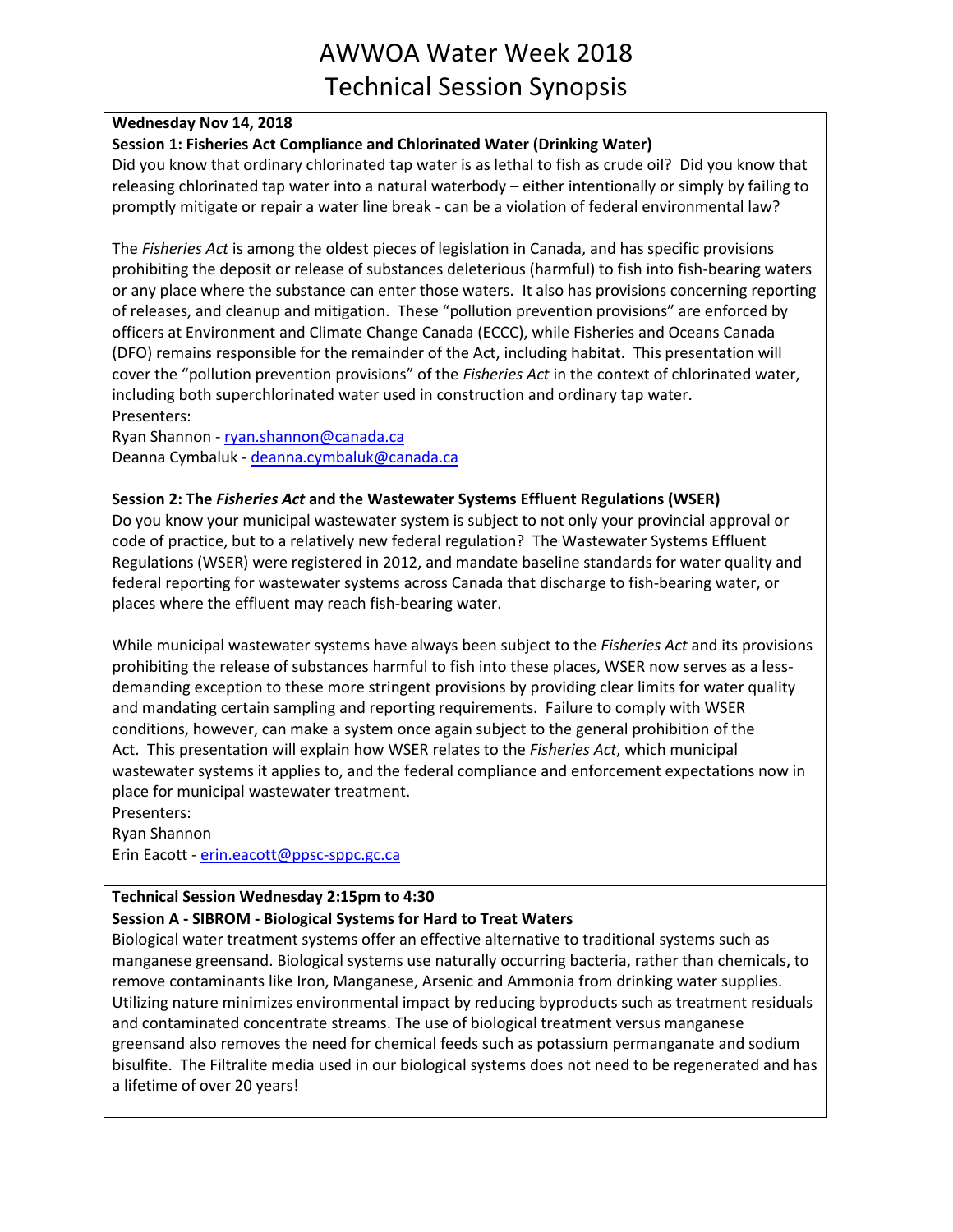Alone, biological filtration using Sapphire Water's Filtralite ceramic media may be all that is needed to produce clean water that meets or exceeds the Canadian Drinking Water Quality Guidelines. For more contaminated raw water, biological filtration can be used as pretreatment for membrane systems. Biological pretreatment significantly extends membrane lifetime, lowers operating costs and reduces or removes the need for membrane cleanings.

With over a decade of operating experience, biological pretreatment systems have proven to be a safe, simple and effective solution for communities facing tough water challenges and are now being used in over 20 locations in Western Canada to provide high quality drinking water to thousands of people.

Presenter:

Michael Harkin, Sapphire Water - [mharkin@sapphire-water.ca](mailto:mharkin@sapphire-water.ca)

## **Session B - The Benefits of Biological Additives in Wastewater Collection and** Treatment

Our technical session will focus on the benefits of biological additives in wastewater treatment and wastewater collection. I will explain what Biological Additives are, how they impact wastewater collection and treatment, the environment and the municipalities that use them. What are Biological Additives? I will explore this area in detail and attempt to inform operators on the simple science behind the additives available to them today. Covering what these additives are

typically made of and why some components are more effective than others, I will uncover some of the taboos and myths surrounding biological additives. I will explain the risks to infrastructure, mechanics and operator safety regarding additives, as well as how they affect the environment we live in.

What are the Benefits of using Biological Additives? In this section I will start by highlighting the benefits of Operator Safety and how biological additives eliminate the risks of using chemicals and subjecting themselves to other potential bodily harms. I will explain the cost savings by comparing biological additives to mechanical cleaning and/or infrastructure additions. The last part of this section will cover the performance benefits of reducing grease, sludge, ammonia, hydrogen sulfide and corrosion.

Biological Additive Application Points and Expected Outcomes:

This section will explain what to expect in the field when applying biological additives to the different areas of wastewater collection and treatment. I will touch on gravity sewer mains, lift stations, force mains, treatment plants and lagoons. Operators will be educated in the points of application and walk away with an understanding of what the results should be when applying a quality biological additive correctly.

Presenter:

Norm Grexton, Wastego - [normgrexton@shaw.ca](mailto:normgrexton@shaw.ca)

## **Session C - Simple Solutions to Resolve Water Distribution System Problems**

Safe, secure drinking water has been one of the main goals of the 2009 Water for Life program initiated by the Alberta Government. With this program and the multi-barrier source-to-tap approach, vast improvements in the source protection and treatment aspect were seen. Unfortunately, a key component of the multi-barrier approach, water distribution network, has been overlooked and under-funded.

The DWSP was developed in 2012 as a tool to assess risks, real or perceived, associated with the drinking water supply by undertaking a comprehensive assessment of the source, treatment, network and consumer components. Surprisingly, or not surprisingly, risks associated with the distribution network were rated amongst the highest. Several reasons for these network risks were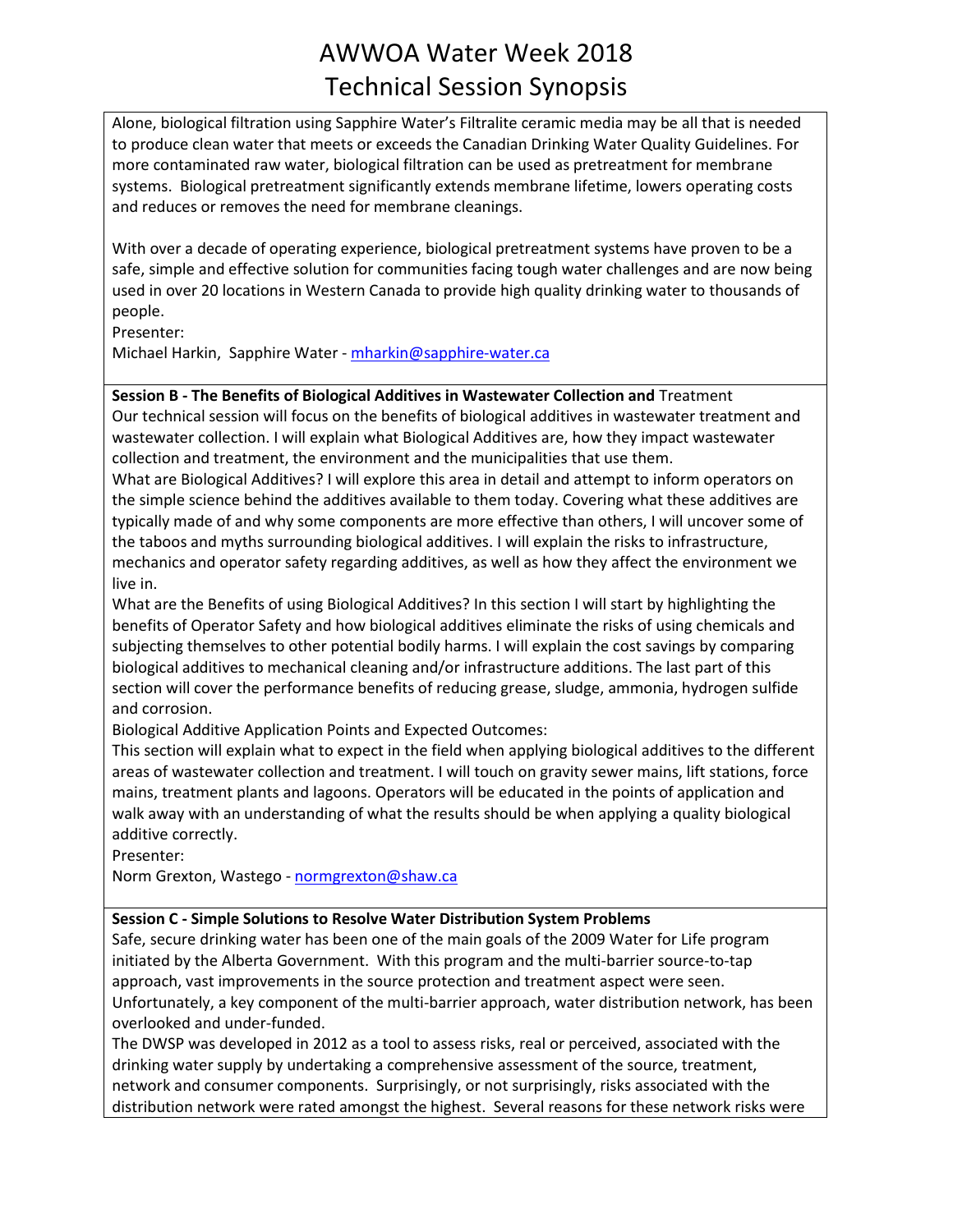related to aging infrastructure, lack of as-built plans or knowledge of system, inadequate repair procedures, mal-functioning or lack of isolation valves, inadequate flushing locations, lack of operation and maintenance, etc.

Water leaks or breaks presents one of the highest risks facing water utilities. Inability to isolate the affected area can result in water shutdown to a large segment of the system. The loss of water and pressure can cause an imminent health potential that may require pre-cautionary boil advisories, extensive flushing and bacteriological sampling.

New technology and procedures are available that allow hot tapping or valve insertions into a pressurized main without disrupting the water quantity or quality. This presentation will highlight how these simple solutions can resolve some of the distribution problems being faced by municipalities.

Presenter:

Alvin Beier, EnReach Hot Tap Services - [abeier@enreach.ca](mailto:abeier@enreach.ca)

## **Session A - Position Your Community for Successful Water and Wastewater Projects**

Municipal project delivery is changing. Traditionally, projects have been delivered using the Design-Bid-Build method and municipal engineers never gave it a second thought. However, the pressures we face today have increased exponentially.

Tighter budgets. Higher risks. Arbitrary deadlines driven by politics. These are just some the challenges we now encounter. As owners, project managers, engineers and construction experts, we need to take a step back, and take an objective view of our water and wastewater projects and their unique challenges before deciding on a course of action that will lead to project success.

This session will highlight some of the key aspects, advantages and disadvantages of each project delivery methodology including: Design-Build, Design-Bid-Build, Construction Management, Construction Management at Risk and Integrated Project Delivery (IPD).

Attendees will not only walk away with a better understanding of how to determine which method works best in certain situations, but also a framework to help determine which risks you are exposing your municipality to based on the method chosen.

Presenter: Doug Simpson, Colliers Project Leaders - [doug.simpson@colliersprojectleaders.com](mailto:doug.simpson@colliersprojectleaders.com)

## **Session B - Extend the Life of your Lagoon with BioCord Treatment and Geotube Sludge**

As lagoons age, and populations increase, most municipalities struggle with meeting their current wastewater discharge limits, and are unable to afford expensive upgrades to their wastewater treatment plants.

BioCord™ has been proven to be an efficient, low-cost biological treatment alternative capable of drastically reducing contaminants such as ammonia and BOD, enabling systems to achieve their discharge limits.

In conjunction with this, sludge management and disposal using Geotube technology, is also used as an integral part of maximizing the available treatment capacity of the lagoons. Through both of these processes, Municipalities are able to reliably meet their wastewater treatment limits, extending the life and capacity of their lagoon systems.

Presenter: Don Burgess, DWG Process Supply - [don.burgess@dwg-process-supply.com](mailto:don.burgess@dwg-process-supply.com)

## **Session C - Phased Assessment Strategy for Sewers**

Here you'll learn about a new workflow; one that will save your department money, help optimize resource utilization, and allow your inspection crews to focus their attention on the sewer assets that need it most.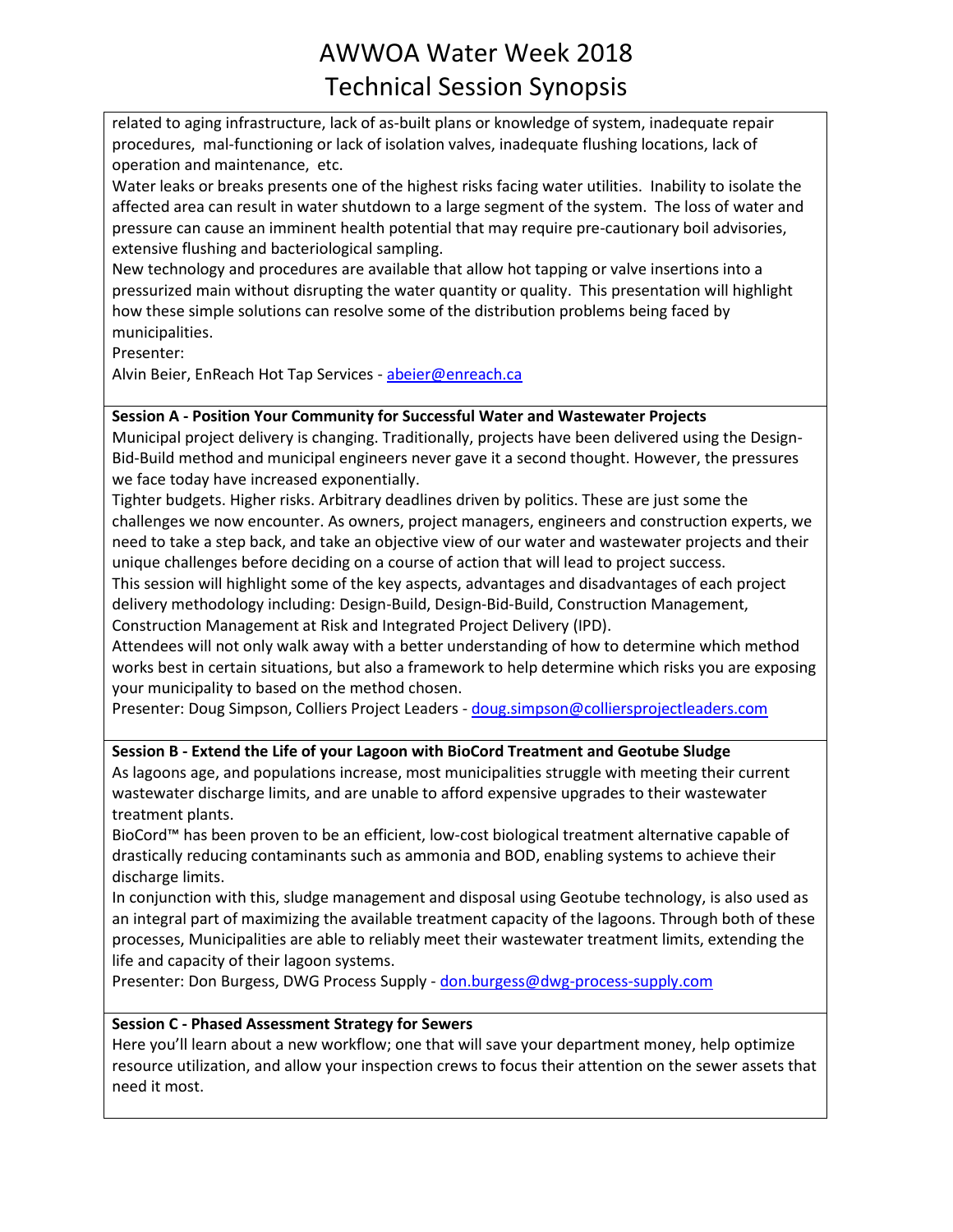Sewer inspection is critical to the wellbeing of our wastewater infrastructure, our communities and the environment. Benefits of a well-rounded inspection program include (EPA, April 2010):

- Reduced sources of infiltration and inflow (I/I).
- Avoided emergency repair costs.
- Avoided restoration costs due to environmental and property damage from a catastrophic failure.
- Avoided public health costs (i.e., injury, death, disease transmission) from catastrophic failure.
- Improved planning and prioritization of rehabilitation.
- Improved customer satisfaction and fewer complaints.

These benefits are the goal of every sewer department, but given today's budgets, a new approach is needed—one that maintains the goal of comprehensive assessment, but which increases productivity and reduces costs.

The most exhaustive approach is seldom the most practical. CCTV crawlers gather the most detailed information from a pipe, allowing an operator to pan, tilt and zoom in on pipe features. They are the most commonly used inspection tool in our industry, and the most detailed method for inspecting the internal condition of a sewer. However, they are also the most time-consuming and laborintensive to operate.

While CCTV crawler inspection is an essential tool in any condition assessment program, many lines don't need the level of scrutiny a crawler offers. Rapid assessment tools like zoom cameras and video nozzles are ideal front-line tools for screening out such lines. If municipalities incorporate these tools into a three-phase approach to inspection, they can save significant time and money, and maintain more updated information about pipe condition.

If you are trying to meet increasing demands for infrastructure inspection with the same old workflows and technology, you're fighting a losing battle. The evolving challenges of sewer inspection require adapting new technologies and methodologies to gain greater efficiencies and better data. Doing so can allow inspectors to prioritize system-wide which lines need the most attention, and to shorten the interval it takes to perform a complete system assessment.

#### Presenters:

Patrick Bourgeois, Joe Johnson Equipment and Jerry Schroeder, Envirosight – [info@jjei.com](mailto:info@jjei.com)

**Session A - Accessing Funding for Rural and Small Community Water and Wastewater** Improving drinking water and wastewater infrastructure in rural communities and small municipalities within a reasonable timeframe remains a challenge. The pathway to success includes ensuring funding is secured and that project planning considerations are made both before and after the receipt of funding.

In several earlier instances, community water system installations have been unnecessarily expensive, over-designed relative to risk factors and difficult to maintain. It is critical that costs be easily maintained with the operating budget available to each community.

In this session, we will present on best practices to support rural communities and small municipalities to be better positioned to secure infrastructure funds, how to expedite the funding process, and the stages of project planning relative to funding. Additionally, we will present examples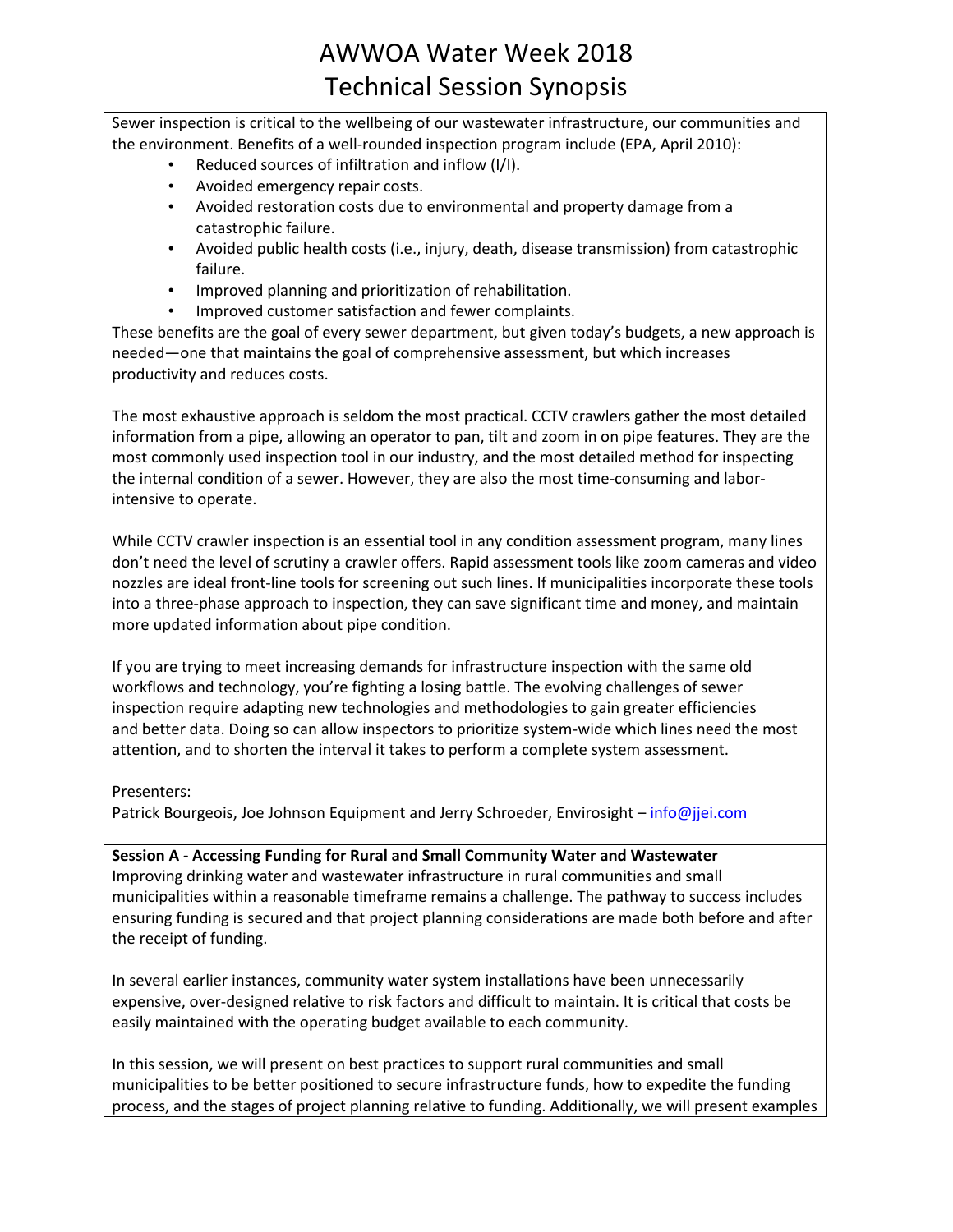of effective, existing larger-scale water infrastructure projects across the country. Presenter:

Kevin Sim, Colliers Project Leaders - [kevin.sim@colliersprojectleaders.com](mailto:kevin.sim@colliersprojectleaders.com)

## **Session B - Squamish WWTP Automation Upgrade - Case Study**

The District of Squamish WWTP was originally constructed 1996 and has undergone significant additions and modification over its life. The original control system for the facility had been expanded and augmented over the years, but was rapidly approaching end of life. Faced with the prospect of ordering spare parts off the Internet, the District began planning for a replacement of the control system prior to 2015. In the summer of 2017 the District issued an RFP for the design and programming of a new automation system. Collaboration between the District, MPE Engineering and a local electrical contractor saw the project go from concept to completion in an extremely short time frame. This case study will discuss the following topics:

- Pre-migration control system architecture
- Drivers for migration
- Preliminary work undertaken by the district
- Selection of an engineering consultant
- Design considerations & process
- Selection of an electrical contractor
- Migrating the control system during continuous operation of the WWTP
- Dealing with a major equipment failure mid-commissioning
- Final control system architecture
- Operations staff adjustment to new system
- Benefits to final systems for operators, managers and support staff

Attendees will gain knowledge related to upgrading or migrating a process control in an operational facility. The case study will include input from operations and maintenance staff into the issues with the legacy control system, the migration process and the benefits realized after the migration was completed.

Presenters:

Zane Spencer & Dave Meindertsma, MPE Engineering Ltd. - [zspencer@mpe.ca](mailto:zspencer@mpe.ca)

#### **Session C - Water Loss Audit and Validation**

Leduc County had a water loss audit conducted for 2015 and 2016. I would like to present the water loss audit procedure using the AWWA Water Audit Software. A brief overview of our water distribution system and the changes that we have implemented over the last several years to help reduce our water loss. Present the information that is needed to conduct the audit and how improvements in the information will improve the audit validity. I will be using our audit information and the recommendations from the Audit. Part of the presentation will be apparent loss vs real loss, the difference between the two and how to reduce them. I will also be discussing some of the data issues that have been discovered in our accounting software that has attributed to apparent losses. Along with this I will be touching on the validation process which involves data review validation, data mining validation and field investigation validation.

Presenter:

Tammy Elzinga, Leduc County - tammy@leduc-county.com

## **Session A - Overview of Water Valves**

David Berton [daveb@awcsolutions.ca](mailto:daveb@awcsolutions.ca)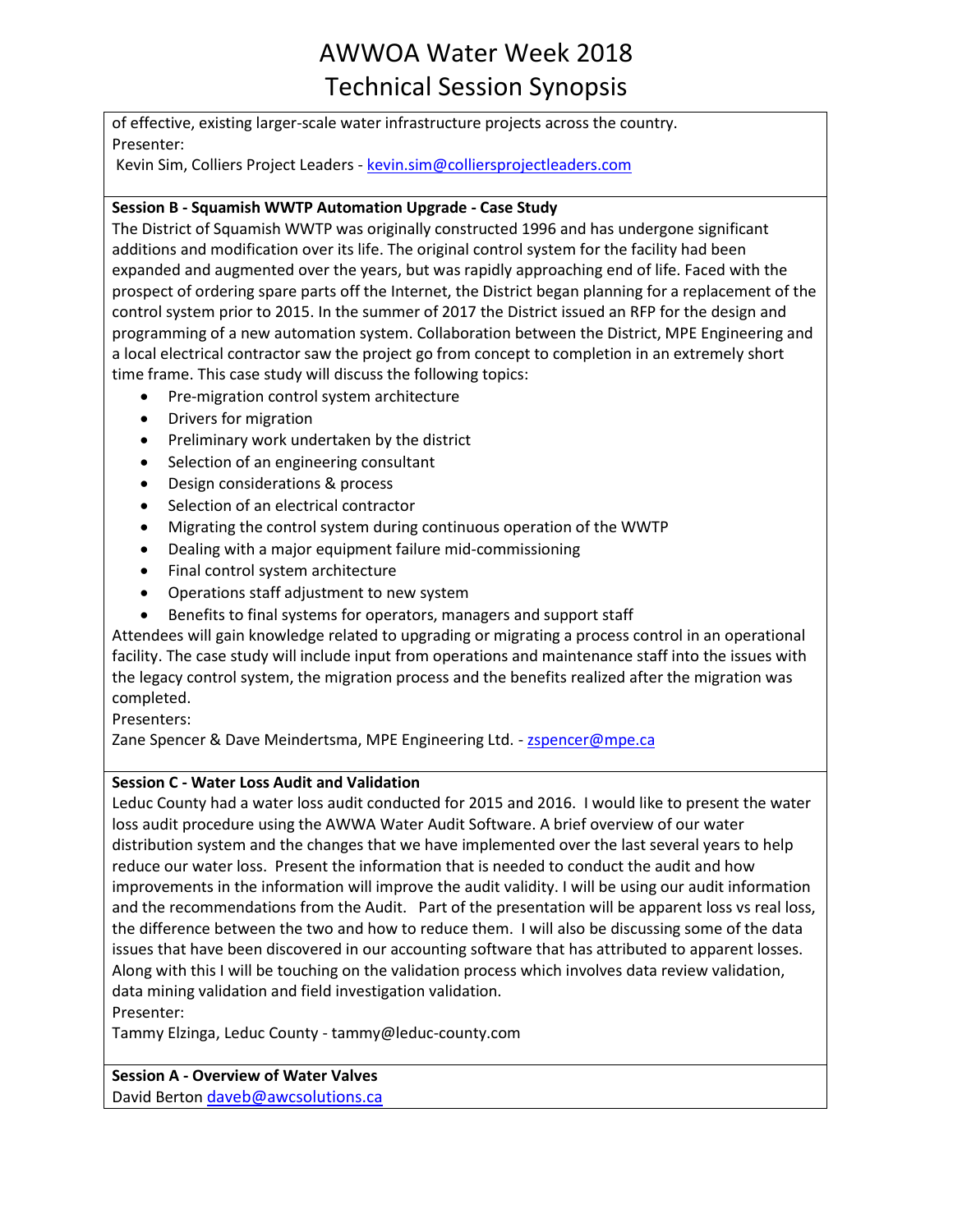## **Session B - How Much Grit can the Best Pre-Treatment Technologies Remove? It All Depends How you Measure It...**

Grit removal is a key pre-treatment step in many wastewater treatment plants, and is generally considered essential in mechanical plants. Historical design standards for grit were based on assumptions that have proven to be inadequate. Definitions of grit have evolved recently to more closely reflect real world conditions, and modern grit removal technologies based on this understanding demonstrate significantly improved performance. A key issue that remains in this area is how performance is measured and expressed. Various academic institutions and industry associations (including the Water Environment Federation's Grit Task Force) are working to improve understanding and practice in this area.

This presentation reviews grit removal practice, definitions, test methods, performance expectations, removal technologies, research findings and efforts towards standardisation. It discusses the available technologies with consideration of their application in different contexts (plant size, flow variations, hydraulic gradients etc.). It reviews the O&M requirements of common technologies, and things to be aware of based on experience from various sites. Presenter:

Chris Howorth, Veolia Water Technologies Canada Inc. - [chris.howorth@veolia.com](mailto:chris.howorth@veolia.com)

### **Session C - Are we Asset Wise?**

In a perfect world, we can tell when exactly a particular asset is going to fail but nothing is perfect, and we need to predict the time when that asset will fail or reduce the level of service as expected. The level of service (LoS) is the key indicator of how municipality (service provider) is performing to provide satisfactory services to the client/and or tax payers. One of the most important factors contributing highest level of service is the condition of our assets. Continuous availability of the state of our linear and non-linear assets will help us predict the potential reduction in level of service and minimize emergency repair. For every utilities company minimizing emergency repair should be the main goal which otherwise results in compromising social, economic and environmental impact beyond their capacity to manage without interruption of services in a short time. Out of Sight – Out of Mind perception doesn't fit to the utilities service providers. Our motto should always be ''Out of Sight? – Then Make Sure It is Right". All the assets that are out of sight (underground) need attention (understand) by regular inspections so that preventative maintenance can be done before the disaster can happen. There are a number of ways to do inspection. One of the key inspection methods for wastewater pipelines is CCTV inspections and proper coding.

In this presentation, experience of an operator (City of St Albert) on pipeline inspection (CCTV), coding, analysis of results with likelihood of failure (LoF), Consequence of failure (CoF) and rating of wastewater linear assets will be shared. CCTV inspection of these assets can be a key component in decision making and support in asset management.

Presenter:

Khem Aryal, City of St. Albert - [KAryal@stalbert.ca](mailto:KAryal@stalbert.ca)

## **Session A - Beyond the Source: Best Practices for Protecting Drinking Water in Alberta**

In Alberta, SWP is occurring across geographical areas, using several approaches, and spearheaded by diverse groups such as governments, Indigenous Peoples, and watershed organizations. Despite this, there is no guidance on how to integrate SWP planning with other water and land use management approaches. Fundamentals of SWP exist in policies, legislation, and planning processes that are administered by various levels and types of governments. However, a more integrated approach that considers upstream and downstream users is required to address issues and plan for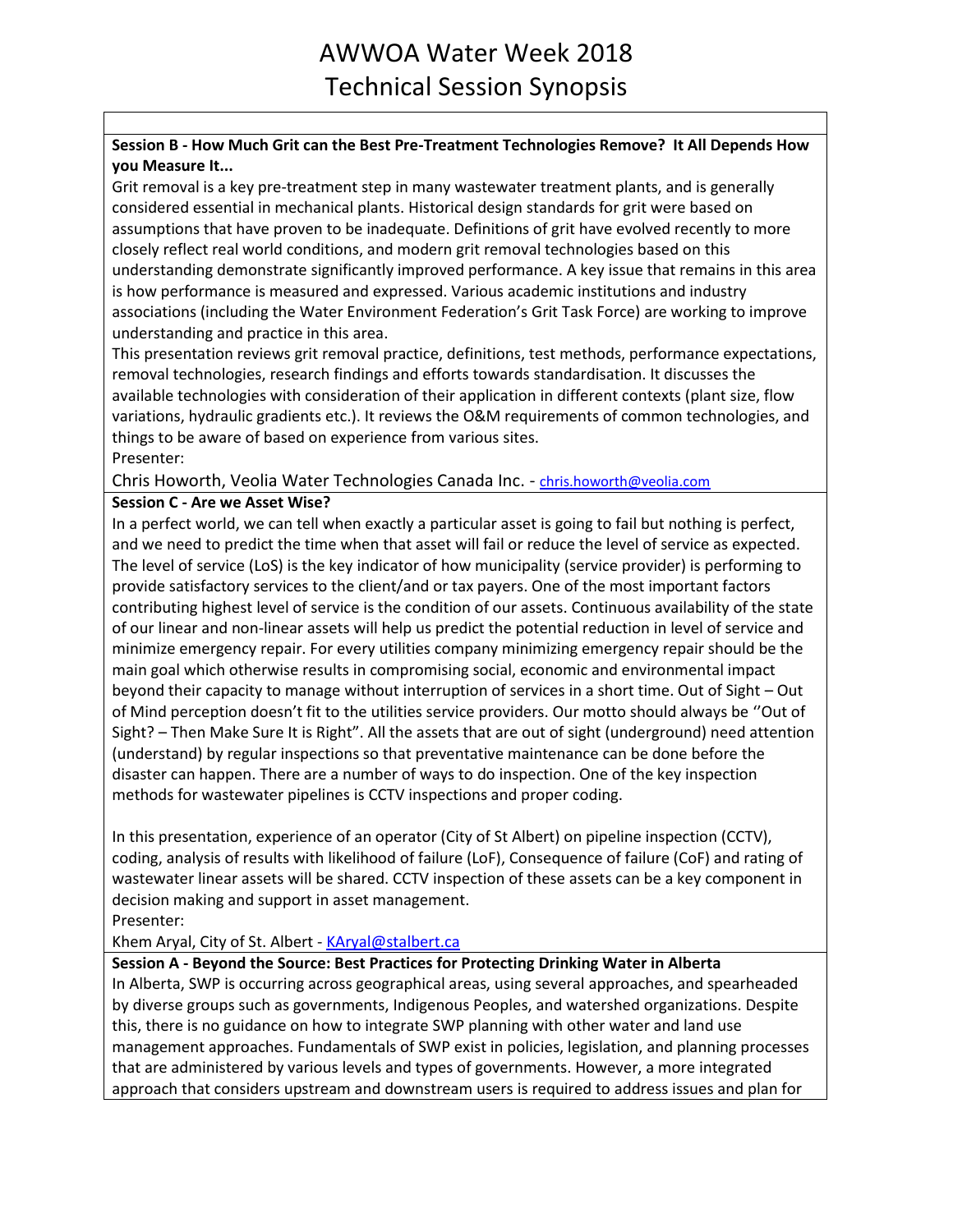### the future.

The Alberta Water Council (AWC) established a project team earlier in 2018 to provide guidance for protecting public, private, and individual drinking water sources across the province. This work is intended to advance outcomes of the *Water for Life* Strategy, the Our Water, Our Future; A Plan for Action, applicable regional plans, and other pertinent initiatives.

This project is documenting source water protection (SWP) practices, processes, risks to drinking water sources, and complementary source water-related initiatives in Alberta. With the help of a consultant, a jurisdictional scan is being undertaken to examine SWP approaches in selected areas. Using the information gathered, preliminary findings on successes, challenges, and lessons learned in protecting drinking water sources are being synthesized. With these findings, a draft list of best practices is being compiled as part of a guidance document for protecting public, private, and individual drinking water sources in Alberta.

Presenter:

Anuja Ramgoolam, Alberta Water Council - [aramgoolam@awc-casa.ca](mailto:aramgoolam@awc-casa.ca)

## **Session B - Lagoon Upgrades to Meet (Almost) Any Effluent Criteria, WITHOUT Increasing Complexity**

Lagoons are a popular choice in Alberta as they provide simple low cost wastewater treatment, and land is readily available. Due to their long retention time and large surface area however, they are subject to low winter temperatures, which can limit their ability to meet recent federal ammonia effluent targets (under the Wastewater System Effluent Regulations). Increasingly stringent Provincial regulations can also present challenges to lagoons, for example with respect to suspended solids (TSS) and phosphorus (TP). A related trend is increasing interest in wastewater reuse, driven by limitations on the abstraction of water from the environment, and the desire for sustainability. Reuse also demands low levels of suspended solids/turbidity. With this federal and provincial context the question many communities are facing is how to achieve their goals without having to abandon their lagoons and implement costly, complex mechanical treatment plants.

Treatment technologies are increasingly rising to this challenge. One example is the LagoonGuard™ process, which removes ammonia from lagoon effluent, even at temperatures below 1 degree Celsius. Another example is cloth media filtration (also known as discfilter technology), which can be used for tertiary treatment to meet very low TSS/TP targets, and/or for reuse. Both technologies are compact, making them easy to add to an existing lagoon, and their ease of O&M means you get the performance benefits of mechanical treatment, without the complexity.

Communities can continue to benefit from their investment in lagoons, and their operators can achieve increasingly stringent effluent goals without having to adapt to complex fully mechanical plants. This means wastewater treatment can continue to be both environmentally and economically sustainable for all.

Presenter:

Chris Howorth, Veolia Water Technologies Canada Inc. - [chris.howorth@veolia.com](mailto:chris.howorth@veolia.com)

## **Session C - Large and Critical Valve Condition Assessment and Repair**

Over the past 20 years, advances in large diameter pipeline condition assessment and inspection tools have made pipeline asset management programs more exciting and effective, yet water distribution systems are still plagued with chronic valve problems. Unfortunately, the valve problems are often realized prior to planned pipeline inspections and during unplanned and reactive maintenance events. Whether performing planned and routine maintenance, or responding to reactive maintenance and catastrophic failure, the success of any pipeline project of any pipeline size, is largely dependent on the health and reliability of control valves. Unreliable valves are the leading factor in change orders, cost over-runs, extensive collateral damage, or even cancelation of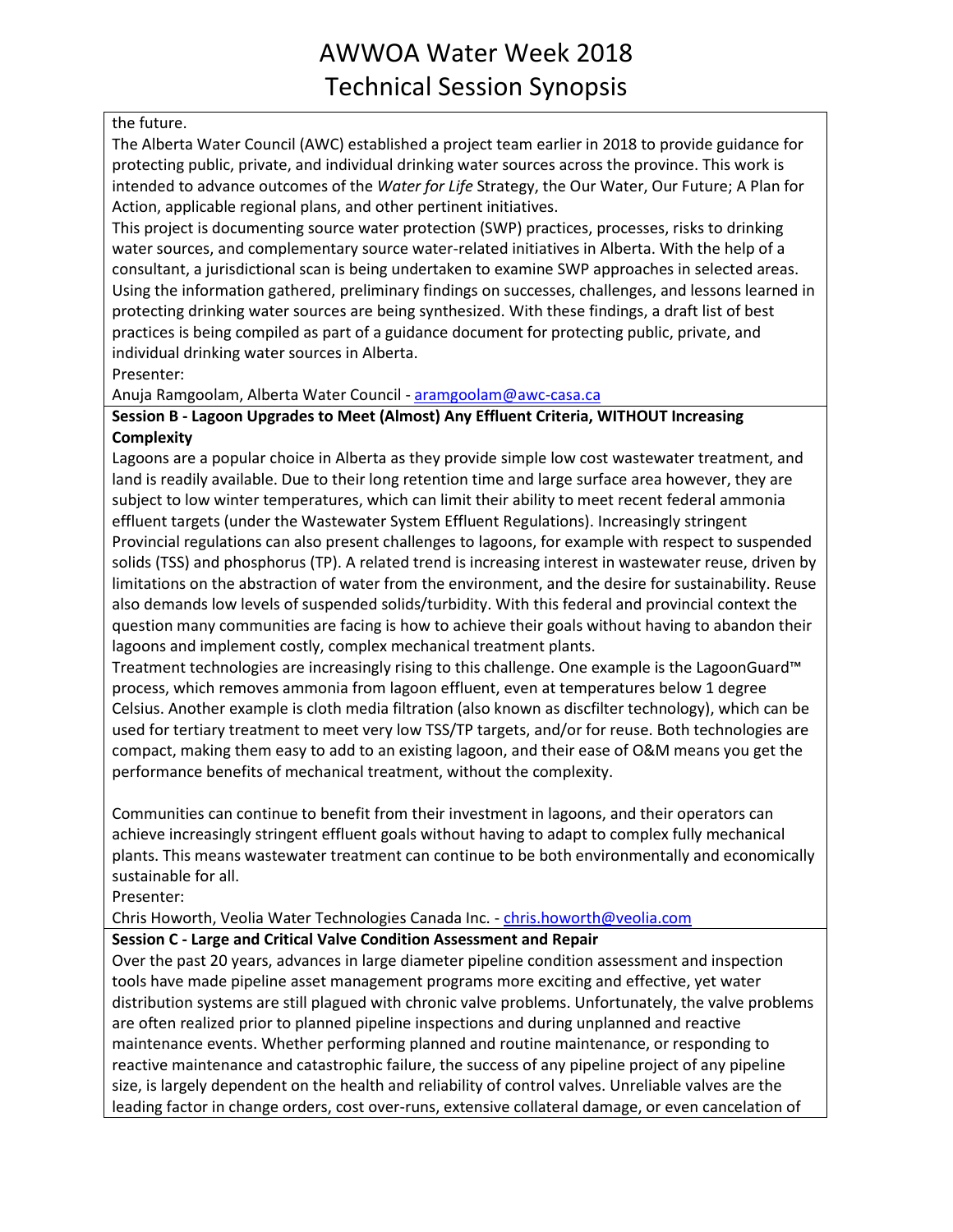important pipeline condition assessment projects. All of these problems and symptoms can be avoided by prioritizing the role of control valves and ensuring specific maintenance tasks occur before, during, and after pipeline shutdowns and inspections occur. The presentation will highlight the root causes of valve failures and detail the recommended and necessary maintenance practices to prevent large and critical valve failures.

Presenter:

Justin Hebner, Pure Technologies - [justin.hebner@puretechltd.com](mailto:justin.hebner@puretechltd.com)

### **Session A - UV101 - Compliance with Reduced Chemicals - Is it the right Solution?**

Learn the fundamentals of UV – what makes it work and how can you determine if it will work in your situation? What do the different standards mean and how do they translate into real operations? Will it work for viruses? What about hardness and fouling?

Learn the terminology of UV disinfection so you can understand what the various configurations will provide and what they won't. What to do if you need a residual and what technologies make the best partners with UV. How to deal with emerging contaminants and when Advanced Oxidation(AOP) is called for…

Using UV can be best way to achieve 4-log virus disinfection before the first customer, crypto and giardia protection, avoid the danger of DBPs and chemical taste & odor, the expense of re-pumping, and combat threats from algae, pseudomonas, molds – but sometimes it is not. Hear about how to tell the difference.

Presenter:

Phyllis Butler Posy, Atlantium Technologies Ltd. – [phyllisp@atlantium.com](mailto:phyllisp@atlantium.com)

### **Session B - Recreational Water Operations & Sewage Treatment in Central Alberta**

Two Central Alberta lakeshore developments experience with potable water and sewage treatment. Presenters: Norval Horner, CWSI; Mark Ruault, HMR Engineering

[norval1@shaw.ca](mailto:norval1@shaw.ca)

#### **Session C - The Path to Water and Wastewater Innovation**

Municipal Operators of lift stations everywhere face similar challenges specific to monitoring of ambient air for hazardous gasses inside these stations. These hazardous gases can be explosive as in the case of methane, or toxic as with accumulations of H2S, CO or NOx. Accumulations of hazardous gas in confined spaces can sometimes create conditions of oxygen deficiency as well, thus presenting potential for asphyxiation.

Traditional gas detection systems can be effective safeguards providing early warning of potential gas hazards, however gas detectors typically require regular routine calibration and/or maintenance often involving work in confined spaces, particularly for detectors positioned in wet wells for example. Unless a municipality conscientiously specifies gas detector manufacturer and models, as well as a consistent strategy for sensor placement, these selections typically fall under the scope of the contractor. This results in a lack of consistency with respect to detector manufacturer, models, sensor placements, etc. in lift stations, and so ultimately Operators must become familiar with any number of detectors, detection technologies and associated maintenance practices recommended by disparate manufacturers.

Tundra Process Solutions offers a standardized suite of gas detection technologies and gas sampling Flow Panels designed specifically to minimize and simplify routine maintenance, while significantly improving overall performance and reliability of lift station gas detection systems. The latest MSA X5000 universal dual-sensor transmitters coupled with enhanced XCell digital sensors result in significant capital and operational cost savings for the life of the gas detection system, while at the same time optimizing system safety overall. These MSA systems can be easily adapted to the specific needs of any sanitary or storm water lift station, and so can readily be specified by the municipality to contractors in order to achieve optimal consistency of system design, technology and with minimal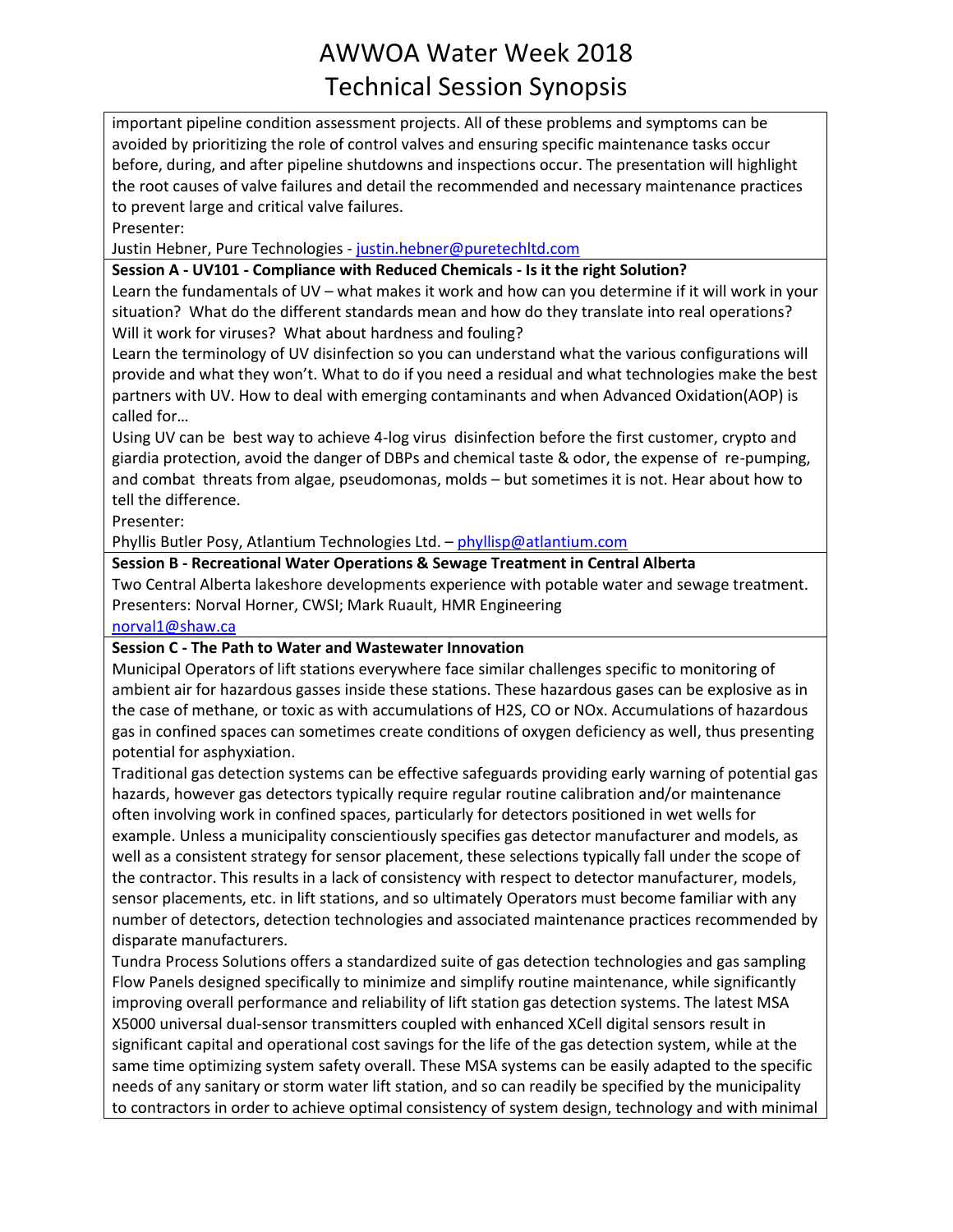cost to deploy and maintain. Presenters: Matt Stevenson Tundra Process and Richard Balt, MSA Safety [matts@tundrasolutions.ca](mailto:matts@tundrasolutions.ca)

### **Session A - RO by the Numbers: Data Management and Interpretation**

Like many advanced processes, an operating reverse osmosis (RO) system generates a wide variety of numbers. In RO, this includes values for flow volumes, pressures, and conductivity. Depending on the complexity of the system, this data is recorded by operators in a log book, are manually entered into an Excel<sup>®</sup> spreadsheet, or they are tracked and trended automatically on some type of Human-Machine Interface (HMI). The values are usually trended as raw data or they're normalized to produce a snapshot of the true condition of the system at any given time.

Regardless of the format, managing these numbers and knowing what they mean can be a challenge for even the most experienced operator. What is a "normal" number as it relates to RO? This can be a difficult question to answer because regardless of the application, it requires a thorough understanding of the process configuration, equipment design, and overall system operation. All three of these variables contribute to the data profile on a daily and long term basis. In situations where these are not fully understood, the role of data management becomes even more critical in overall system awareness. The RO process data is the basis for all analytical and troubleshooting strategies and the key identifier in the early detection of changes in membrane performance. It is also the best defense in maximizing productive membrane life.

This presentation will focus on how and why data management is used in RO processes under both typical and unusual operating conditions. It also includes relevant case studies where operators effectively differentiated between a good and a bad number and how they used that information to detect and correct early performance declines.

Presenter:

Ken Robinson, Avista Technologies Inc. - [krobinson@avistatech.com](mailto:krobinson@avistatech.com)

## **Session B - Flood Detection Systems**

Throughout the Province's history, large-scale floods have been known to devastate communities across Alberta. The floods that began in June of 2013, for example, affected more than 100,000 Albertans in 30 communities. While environmental factors have a major role to play in the occurrence and severity of floods, there are preventative measures that can be taken to guarantee immediate notification for emergency responders, drainage and utilities companies, public works personnel and the traveling public.

During high rainfall periods it is not uncommon for underpasses in large urban settings to be at risk for flooding. Blocked drainage systems or unusually heavy rainstorms are some of the most common causes of underpass flooding. Due to the structure of many underpasses, flooding presents significant risks for drivers. These situations often result in personal property and infrastructure damage, or in some cases, serious injury or fatality.

By implementing systems for early detection and automated response, municipalities can prevent extensive flood damage and injury. Detection and alerts can warn drivers who may be at risk, while allowing emergency response staff ample time to deploy appropriate countermeasures. The ultimate goal is always to prevent any loss of property or serious injuries during these incidents. Presenter:

Wade Robichaud, ATS Traffic – [wader@atstraffic.ca](mailto:wader@atstraffic.ca)

**Session C - Magnectic Flow Meter Installation and Best Practices**

Magnetic Flow Meters are one of the most widely used flow meters in the Water and Wastewater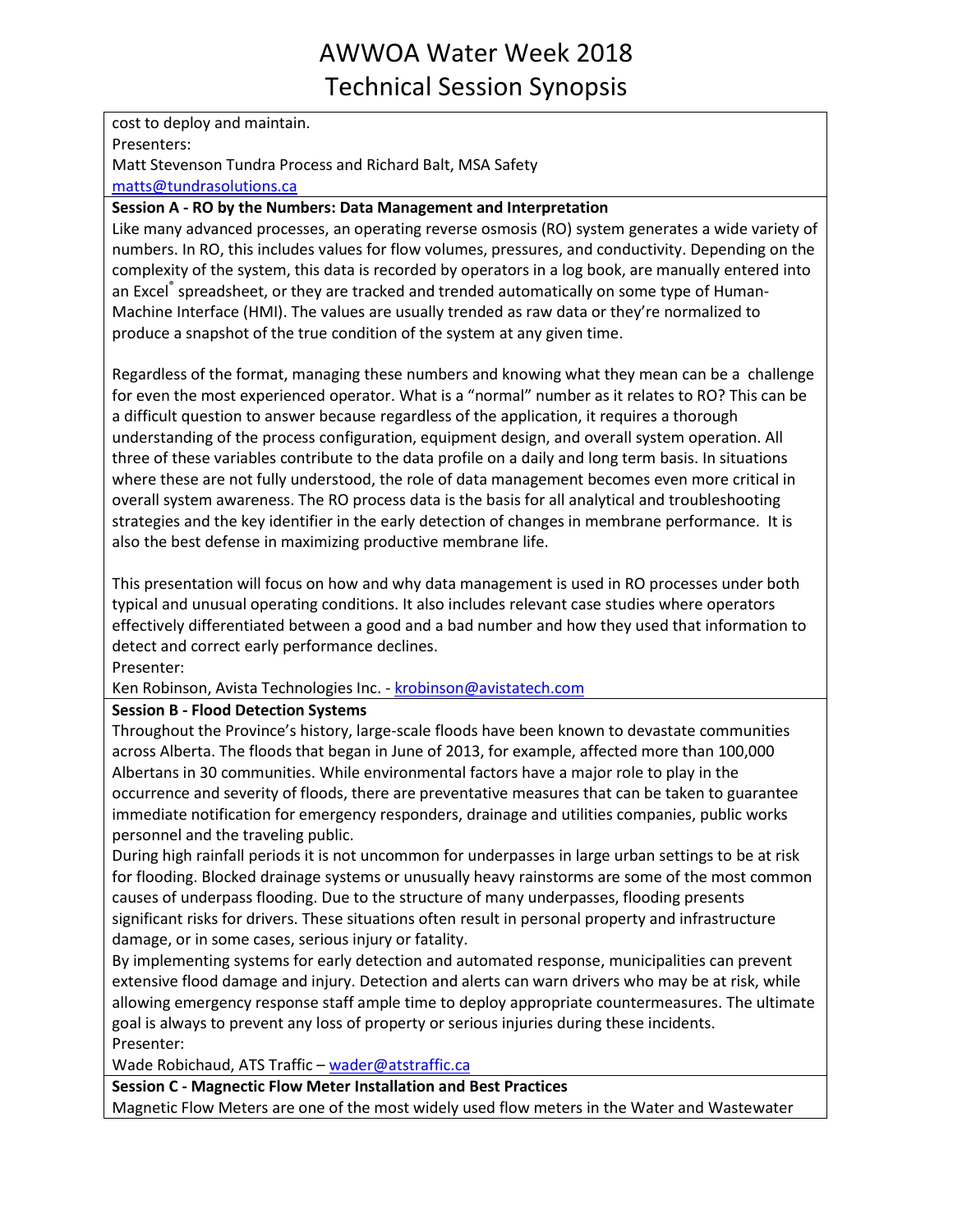Industry. As long as the process fluid is conductive, the magnetic flowmeter is the right solution for your application. There is more to it than just matching the pipe size to the meter size and installing the meter in the closest available section in the pipe. Despite the large volume of meters out in the field, water consultants and end-users continue to face the challenge of poor installations, incorrectly sized meters and other issues.

This paper will discuss common magnetic flow meter application problems and how they may be overcome.

Sizing a magnetic flow meter is more than selecting a meter based on the adjacent pipe size. The various flow rates must be considered to determine the meter size. We will look at this and other factors.

Where to install the magnetic flow meter can be a tough decision and will affect the operating performance of the meter. A major consideration is the required upstream and downstream piping conditions and that is dependent on what is upstream and downstream of the proposed meter location. We will look at some of the most common installation problems and possible solutions. The process fluid has an impact on the selection of liner, electrode, grounding, and sometimes the sizing of the flow meter. We will look at some of these dynamics and how they affect the materials of construction.

Presenter:

Ken Burnett of ABB – [ken.a.burnett@ca.abb.com](mailto:ken.a.burnett@ca.abb.com)

### **Session A - Options in Restraint Technologies**

As new technologies are emerging in terms of restraint devices in both water and wastewater, the options for operators are ever increasing. This paper will review some of the applications of these restraints and their uses in bends, valve connections, tie ins and more. It will also review operator safety concerns as well as time constraints and the abilities of each of these restraint technologies with Case Studies provided.

Presenter:

Derek Traquair – Martech Inc – [dtraquair@martechdss.com](mailto:dtraquair@martechdss.com)

#### **Session B - Municipal Lagoons - Wastewater into Revenue**

Municipal wastewater treatment facilities around the world are facing challenges with respect to capacity, structural integrity, and environmental compliance due to aging infrastructure, population growth, increasingly obsolete technologies, and external factors. In Alberta alone, more than 400 lagoons will require upgrades or repairs within the next 5 years. The conventional lagoon upgrade devices, including mixers, aerators, and biofilm units, are typically marred by high CAPEX, inconsistent effluent quality, and/or high footprint.

The Swirltex Lagoon Unit (SLU) is a portable, housed unit that consists of a micro-diffuser and a tubular membrane. Wastewater contaminants are encapsulated in air, increasing their buoyancy, while the centrifugal force of the vortex flow in the membrane tubes ensures the contaminants are contained in the centre of the membrane. This greatly reduces fouling, maintenance costs, and down-time. Another advantage of the SLU is the recovery of a clean effluent stream, which can be sold to industry to offset their fresh water consumption. The air and flow pattern also serve to mix and hyper-oxygenate the wastewater, enchaining bacterial activity of the stream returning to the lagoon.

Swirltex has demonstrated the efficacy of its technology in multiple field demonstrations, two of which in Alberta. In these demonstrations, the SLU exceeded expectations in terms of TSS and BOD removal, as well as power consumption.

Swirltex would like to partner with Albertan municipalities whose lagoons are at capacity, struggling to meet environmental regulations, or where water is an increasingly scarce resource. The partnership would be low-risk to the community, as Swirltex assumes full responsibility for the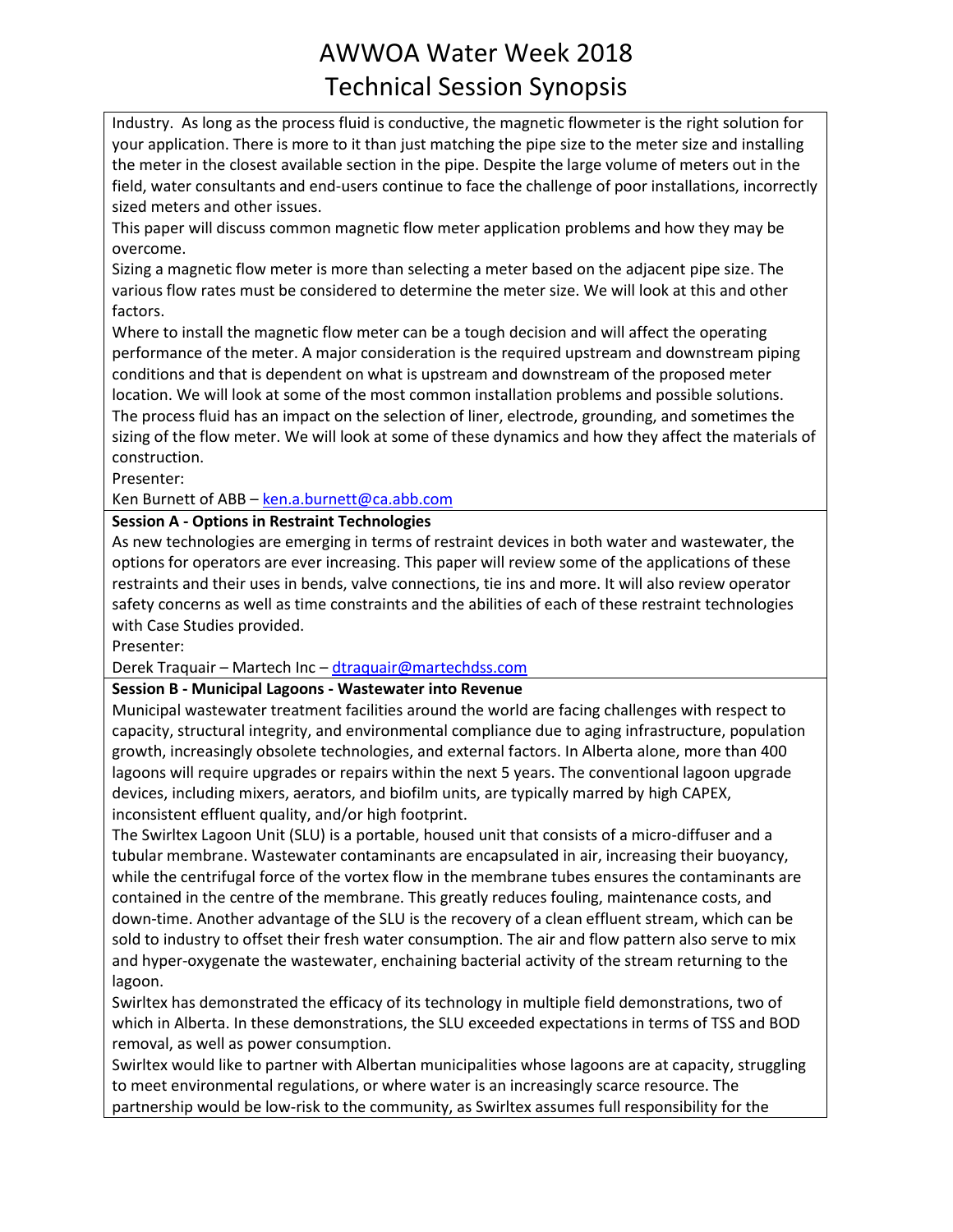maintenance and operation of its units, and charges per volume of treated wastewater rather than the cost of an entire SLU. Swirltex is poised to deliver long-term value in its communities of practice, by triggering economic development through wastewater re-use opportunities, and collaborating with educational institutions to develop lagoon operator courses. Swirltex takes great pride in the fact that its technology reduces wastewater discharge into the environment, reduces water diversion from sensitive ecosystems, and promotes water re-use in a world where water is an increasingly scarce resource.

Presenter:

Peter Christou, Swirltex - [pchristou@swirltex.com](mailto:pchristou@swirltex.com)

**Session C - Smart Cities, Smart Water - How IoT Devices are Transforming the City of the Future** As "smart cities" becomes a buzzword in the industry, many utilities want to know if this trend is just that, or if it will have any meaningful impact on their utilities and cities. This presentation will discuss the Smart Cities movement, what it is, and how it might be impacting your utility. It will also look at the technology around smart cities; IoT (or Internet of Things). We'll look at what constitutes an IoT device, what vendors are making them, how they interface with existing systems, and why you might want to consider them in your next purchase decision.

Presenter:

Michele Harvey, Badger Meter - [mharvey@badgermeter.com](mailto:mharvey@badgermeter.com)

**Session A - Migrating to the Digital World of Instrumentation: Unlock the full Potential of your Assets**

Presenter:

Dean Rudd, Endress + Hauser Canada, [dean.rudd@ca.endress.com](mailto:dean.rudd@ca.endress.com)

**Session B - Advanced Tertiary Filtration Helps Protect Canada's (Arguably) Most Beautiful National Park**

The Town of Banff is at the heart of the Banff National Park – arguably one of Canada's best known, and most beautiful, parks. To help preserve this pristine natural environment, the Town's wastewater treatment plant is required to meet both Alberta provincial, and Parks Canada Leadership Target, effluent quality goals. These include stringent targets for suspended solids (TSS) and phosphorus (TP). Tertiary sand filters installed in 2002 unfortunately didn't live up to expectations, presenting both operational and effluent quality challenges. The Town therefore decided to retrofit one of their two filter basins with the latest cloth media "discfilter" technology. This project reflects a growing trend in Western Canada for tertiary filtration to reduce wastewater pollution impacts and to support wastewater reuse. Discfilters are liked by operators for their simplicity and low maintenance requirements. Key considerations for operators include media durability (e.g. chemical resistance, guaranteed life etc.), ability to be cleaned (including using chemicals when needed), and maintenance accessibility.

This presentation describes the project's context, objectives, challenges, design, implementation and operational performance. It presents key O&M considerations for discfilters and how the equipment installed in Banff addresses these. It presents key learning points from the project, and will include direct feedback from the Town's Project Manager.

Chris Howorth, Veolia Water Technologies Canada Inc. - [chris.howorth@veolia.com](mailto:chris.howorth@veolia.com)

**Session C - Understanding Correlation and Leak Detection**

lt has been estimated that more than 20% of water is being lost due to leakage. To help identify and locate leakage from water pipelines this paper looks at a complete solution of leak acoustic signal correlator for leak detection.

Municipalities need to manage leakage in their water pipe networks. This requirement has become more urgent owing to water shortages caused by recent droughts, increasing demand,

environmental*,* social and political pressures, escalating energy costs, and pending regulatory